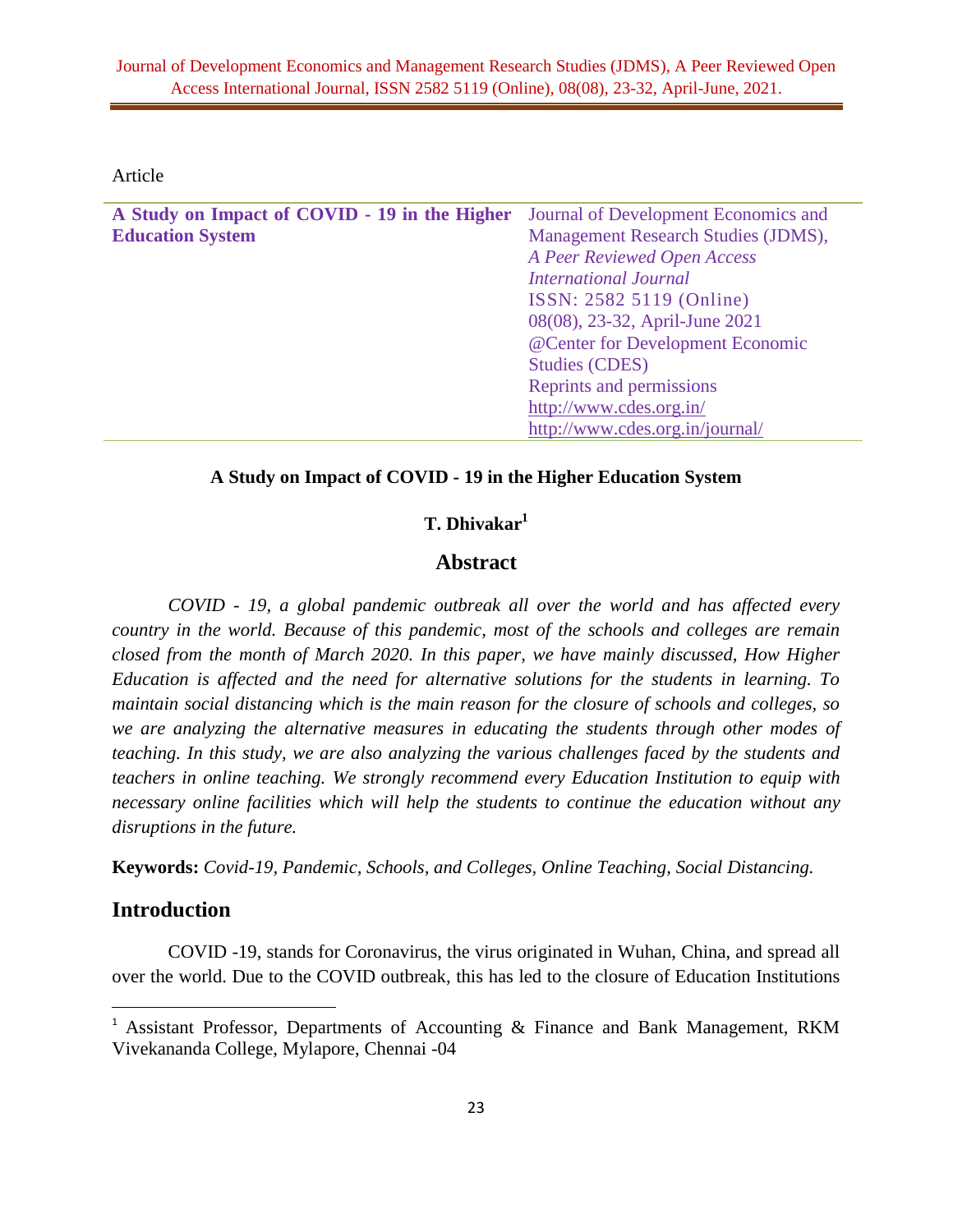all over the world. As per the UNESCO report, more than 157 crore students across 191 countries are severely impacted by the closure of educational institutions. In India, nearly 32 crore students are impacted by the COVID-19 and nationwide lockdown from March 25 which forced the government to close contain the spread of COVID-19 pandemic. It has affected the academic activities at various levels, including cancellation of board exams, college exams and even conducting entrance exams is also postponed for medical and others.

As per the instructions of the Union Ministry of HRD (Human Resource Development) has made several arrangements for conducting classes for the students through the online portals and through the educational channels to continue the learning. Even closures of the educational institutions are only temporary, but it is problematic for various reasons. The first main reasons are to fill the learning gap of the students by providing enrichment activities; those are not able to attend the schools and colleges. Secondly in adopting appropriate distance learning practices, considering to safeguard the students and also engaging them in learning.

In this pandemic, at least 179 professional colleges, including engineering colleges and business schools are shut down in India for this academic year 2020-2021, due to falling demand and restrictions on the mobility of students because of the pandemic. It is the highest in nine years and it is doubled in comparison to that of the previous year.

As per the All India Council for Technical Education (AICTE), more than 134 institutions did not seek approval for fresh batches in 2020 due to disruption in the higher education sector. There are multiple challenges in the education sector for these years that are as follows:

- 1. Enrollment of students for the next academic session
- 2. Reduced intake of courses
- 3. To Create new digital infrastructure
- 4. To pay full salary to the teachers
- 5. Not to demand fees from the students
- 6. No stimulus support from the government

Some of the strong educational institutions are able to manage the situation, but other institutions are not able to afford them. When a physical campus cannot be opened because of this pandemic situation, it's an expensive year for the institutions in getting the running capital. A professional education provider association in Tamil Nadu has requested the prime minister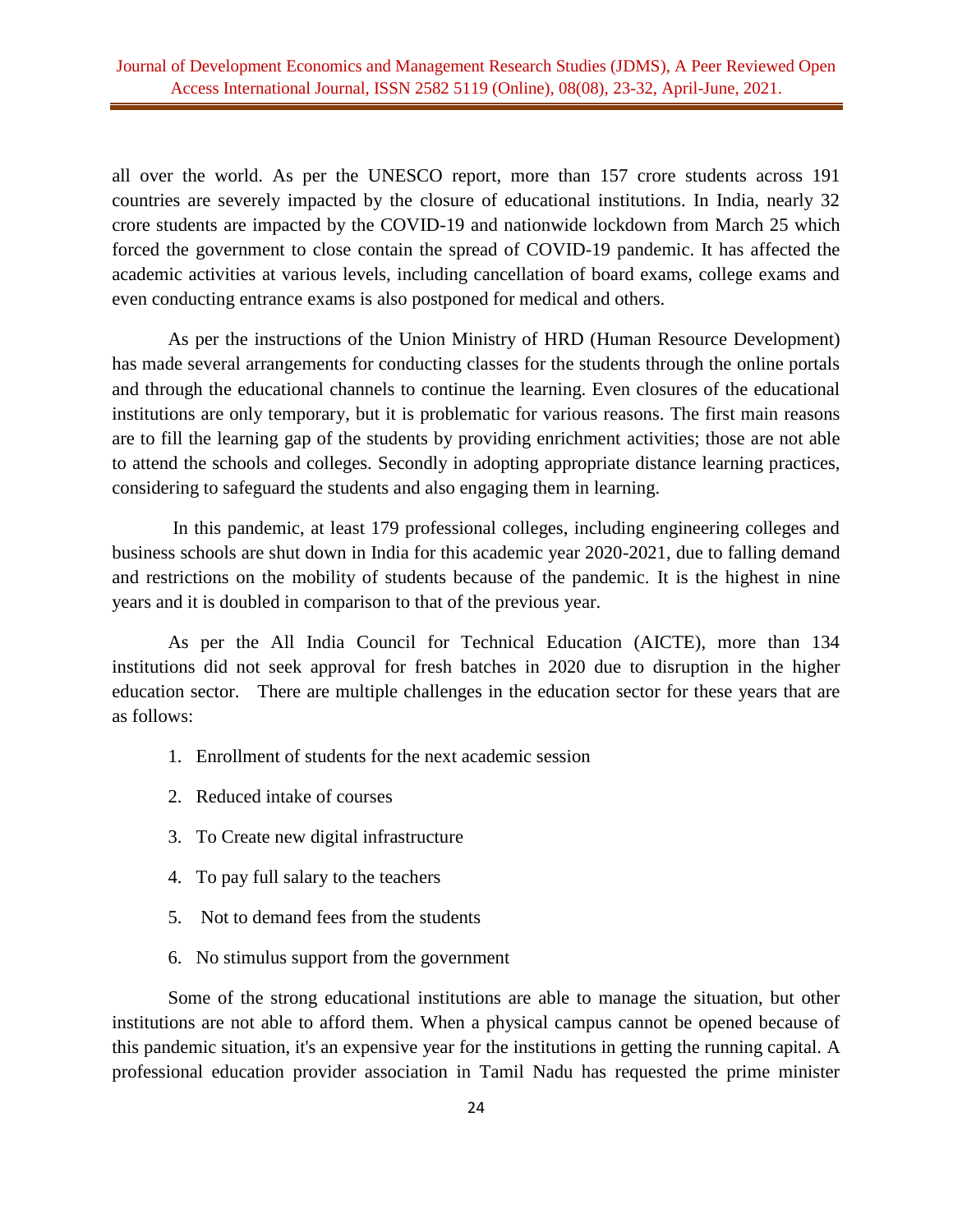office to provide the financial aid of Rs.50,000 crore for the higher education institutions as a relief measure in this pandemic situation.

India is facing a tough situation where every sector is facing huge pressure due to this COVID-19 and economic downturn. The business has been shedding jobs or cutting salaries of the employees to get sufficient return from it. Even if the pandemic comes under control it is difficult for several students to continue the education due to poor family background. In some of the rural and urban areas, girls are facing physical and sexual abuse which also results in dropouts from the schools or colleges. In this kind of situation, both central and state governments have granted permission to conduct online classes to the students, but most of the students are not able to afford the basic need for mobile phones to attend the online classes due to the rise in unemployment problem.

## **Digital learning to face COVID-19**

Most of the schools and colleges are remain closed, due to the spread of coronavirus. The ongoing crisis perceived an opportunity in online education. E-Learning overcomes all the geographical barriers and provides equal access to education. En-number of ed-tech firms are providing interesting and interactive teaching to the students. E-learning is the only option to fill the gap in this pandemic situation due to the absence of classroom teaching. The one – Nationone platform facility through the PM E-Vidya platform has provided dedicated channels for the welfare of the students will liberalize distance and online learning platform. The temporary suspensions of academic activities are continued through the E-Learning and teachers also able to assist the student and monitor their learning progression. The Indian government has provided MOOC (Massive Open Online courses) is partnering with several online learning platforms which will provide various facilities like freely accessible video lectures, digital libraries, etc..,. In this pandemic situation distance education or online learning is the only way for the students to continue the learning. It provides an opportunity for the students as well as teachers that "Learning can be done anywhere" when we desire to transform knowledge. Nowadays students are having en-number of facilities for learning like YouTube, Google Classroom, Google Meet & Zoom to conduct free online classes to the students. The student should be provided with necessary course instruction and other services in the online portal for academic continuation.

## **Objectives of the Study**

- 1. To study the impact of COVID 19 in the higher education system in India.
- 2. To analyze the various challenges faced by the students in e-learning.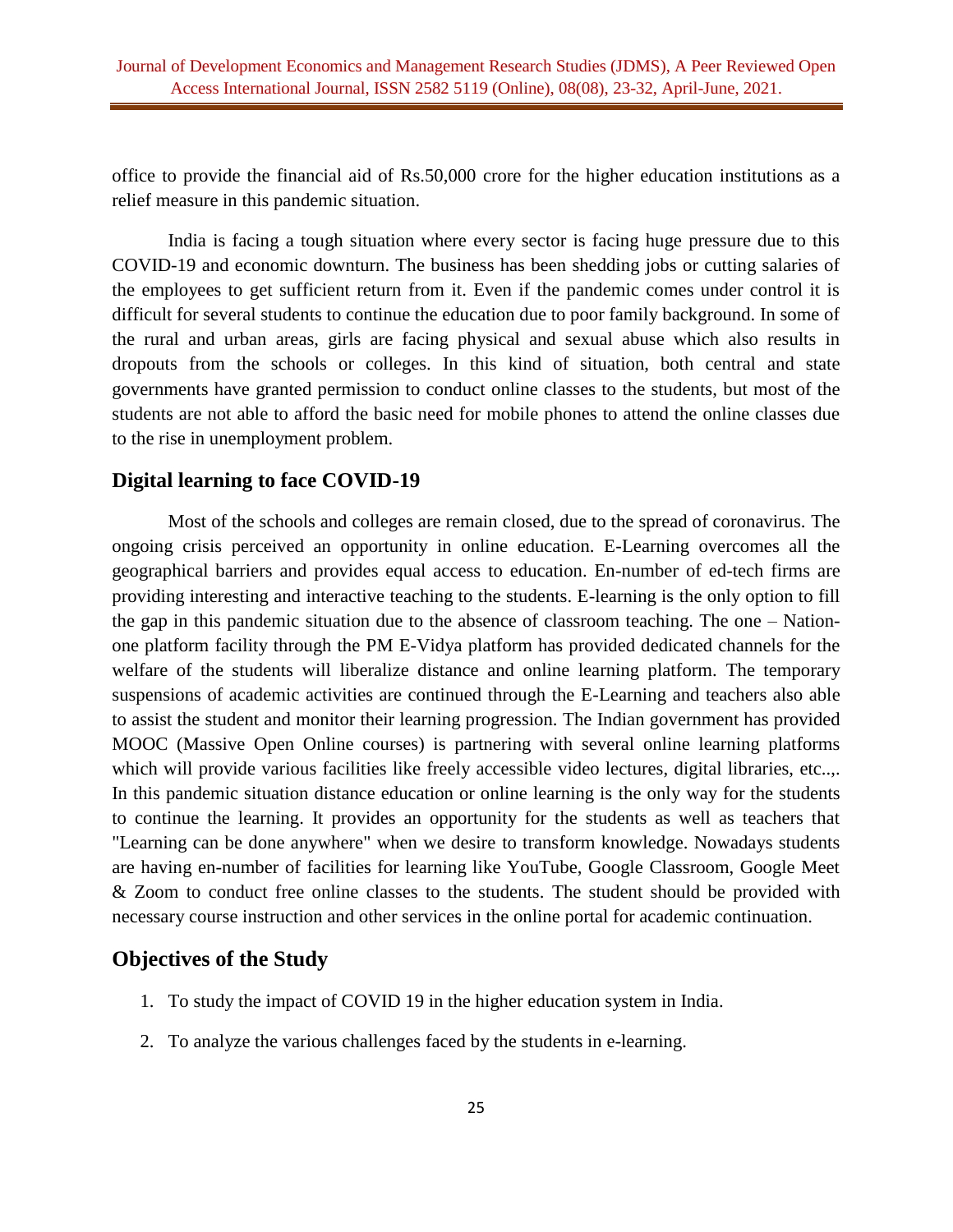- 3. To analyze whether institutions have provided necessary facilities with respect to online teaching.
- 4. To study the importance of alternative modes of teaching like this pandemic situation.

# **Review of Literature:**

Online learning can be termed as a tool that can make the teaching–learning process more student-centered, more innovative, and even more flexible. Online learning is defined as "learning experiences in synchronous or asynchronous environments using different devices (e.g., mobile phones, laptops, etc.) with internet access. In these environments, students can be anywhere (independent) to learn and interact with instructors and other students" **(Singh & Thurman, 2019).**

E-learning has become an important part of our educational life. Different web-based Learning Management Systems (LMS) have been developed to support the learner in the learning process. Previous learning methods were restricted to access and assimilation of knowledge. The art of designing good E-learning systems is difficult and is of great challenge for the human mind. The way this is done is also dependent on the learning culture in each country. The key issue is to facilitate new learning modalities for younger generations. Future Investigating methods in an E-learning system are to support students with special needs such as super intelligent, retarded, etc. **(Mukta Goyal, Divakar Yadav, Alka Choubey, 2012)**

#### **Need for the Study**

In this pandemic situation, every sector has affected for the indefinite period. In this study, we mainly focused on the impact of COVID- 19 in the higher education system. Nearly 32 crores of students are affected due to pandemic, due to schools and colleges that are shut down from the month of March. We are mainly focused on providing e-learning to the students in this pandemic situation which helps them to continue their education without any disruption. We also look into various challenges and difficulties faced by the students in providing e-learning.

#### **Research Methodology**

#### **Primary Data:**

To conduct the research both the primary and secondary data are more important. The primary data is collected by constructing the structured questionnaire and distributed to the students of various levels such as Under Graduates, Post Graduates, and research scholars of the various educational institutions through the Google Forms. The sample size of 114 respondents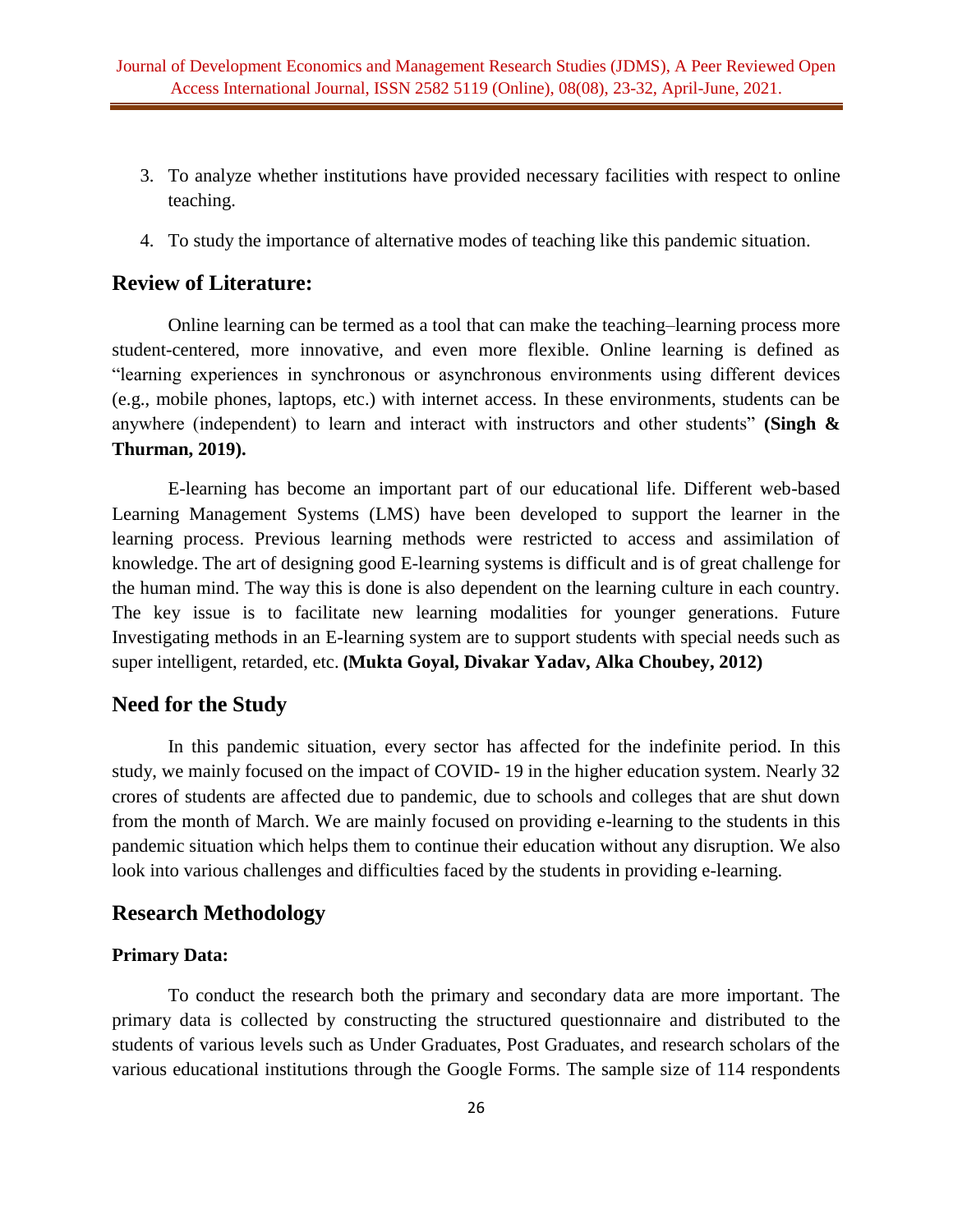was used with a convenient sampling technique. For the data analysis, we have used Factor Analysis, T-test, and Chi-Square tests to provide the best results of the research.

#### **Secondary Data:**

We have used various secondary sources such as books, magazines, literature reviews, and research of various authors in the relevant field was taken into consideration.

## **Area of Study:**

The respondents of the study are collected from Chennai, Tamil Nadu.

# **The Hypothesis of the Study**

**H0:** There is a significant relationship between various apps used for learning help to enhance the skills of the students.

**H1:** There is no significant relationship between various apps used for learning help to enhance the skills of the students.

| <b>Data Analysis and Interpretation</b> |  |
|-----------------------------------------|--|
|-----------------------------------------|--|

#### **Correlations**

|                                                                  |                            | Ap used for<br>learning | Accessing various<br>e-learning<br>applications<br>improves the skills |
|------------------------------------------------------------------|----------------------------|-------------------------|------------------------------------------------------------------------|
| App used for learning                                            | <b>Pearson Correlation</b> |                         | .032                                                                   |
|                                                                  | $Sig. (2-tailed)$          |                         | .732                                                                   |
|                                                                  | N                          | 115                     | 115                                                                    |
| Accessing various e-learning<br>applications improves the skills | <b>Pearson Correlation</b> | .032                    | p1                                                                     |
|                                                                  | Sig. (2-tailed)            | .732                    |                                                                        |
|                                                                  | N                          | 115                     | 115                                                                    |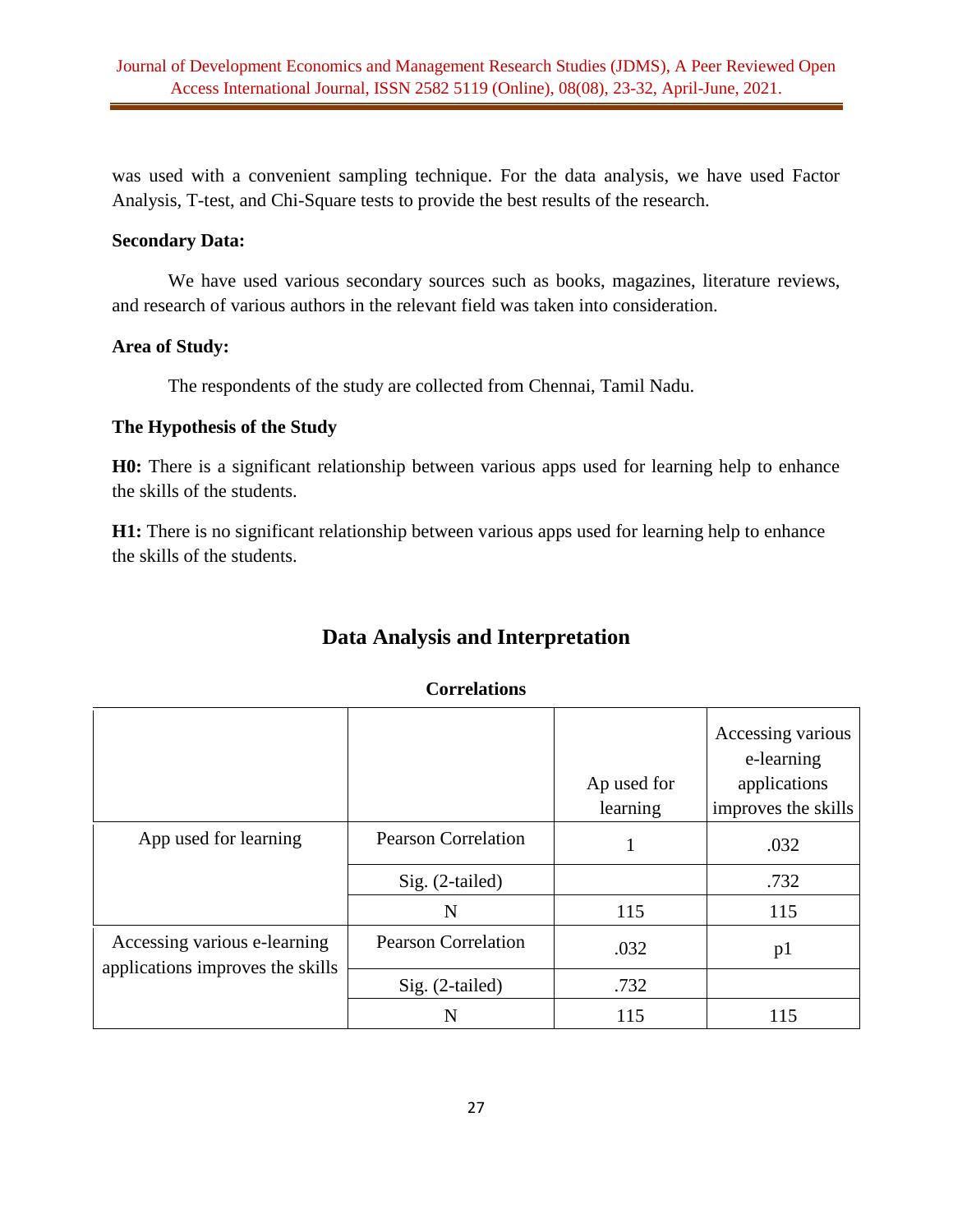**Inference**: Since the significant level is greater than 0.05, H1 is rejected.There is a relationship between various apps used for e-learning and its accessing helps to improve the skills of the students.

# **T-Test**

| <b>One-Sample Test</b>                                    |        |                    |         |            |        |                                              |  |
|-----------------------------------------------------------|--------|--------------------|---------|------------|--------|----------------------------------------------|--|
|                                                           |        | Test Value = $0$   |         |            |        |                                              |  |
|                                                           |        | Sig. $(2-$<br>Mean |         |            |        | 95% Confidence Interval<br>of the Difference |  |
|                                                           | T      | Df                 | tailed) | Difference | Lower  | Upper                                        |  |
| Learning<br>difficult in the<br>absence of a<br>classroom | 40.794 | 114                | .000    | 3.96522    | 3.7727 | 4.1578                                       |  |
| Gender                                                    | 93.522 | 114                | .000    | 1.94783    | 1.9066 | 1.9891                                       |  |

**Inference:** No significant between the two variables, hence we can able to understand both genders feels that learning is more difficult in the absence of the classroom.

# **T-Test**

| <b>One-Sample Test</b>                                                                |        |                  |            |            |                         |                   |
|---------------------------------------------------------------------------------------|--------|------------------|------------|------------|-------------------------|-------------------|
|                                                                                       |        | Test Value = $0$ |            |            |                         |                   |
|                                                                                       |        |                  | $Sig. (2-$ | Mean       | 95% Confidence Interval | of the Difference |
|                                                                                       | t      | Df               | tailed)    | Difference | Lower                   | Upper             |
| Educational<br>Qualification                                                          | 43.452 | 114              | .000       | 1.05217    | 1.0042                  | 1.1001            |
| The satisfaction of<br>marks awarded based<br>on internal on<br>cancellation of exams | 24.380 | 114              | .000       | 2.00870    | 1.8455                  | 2.1719            |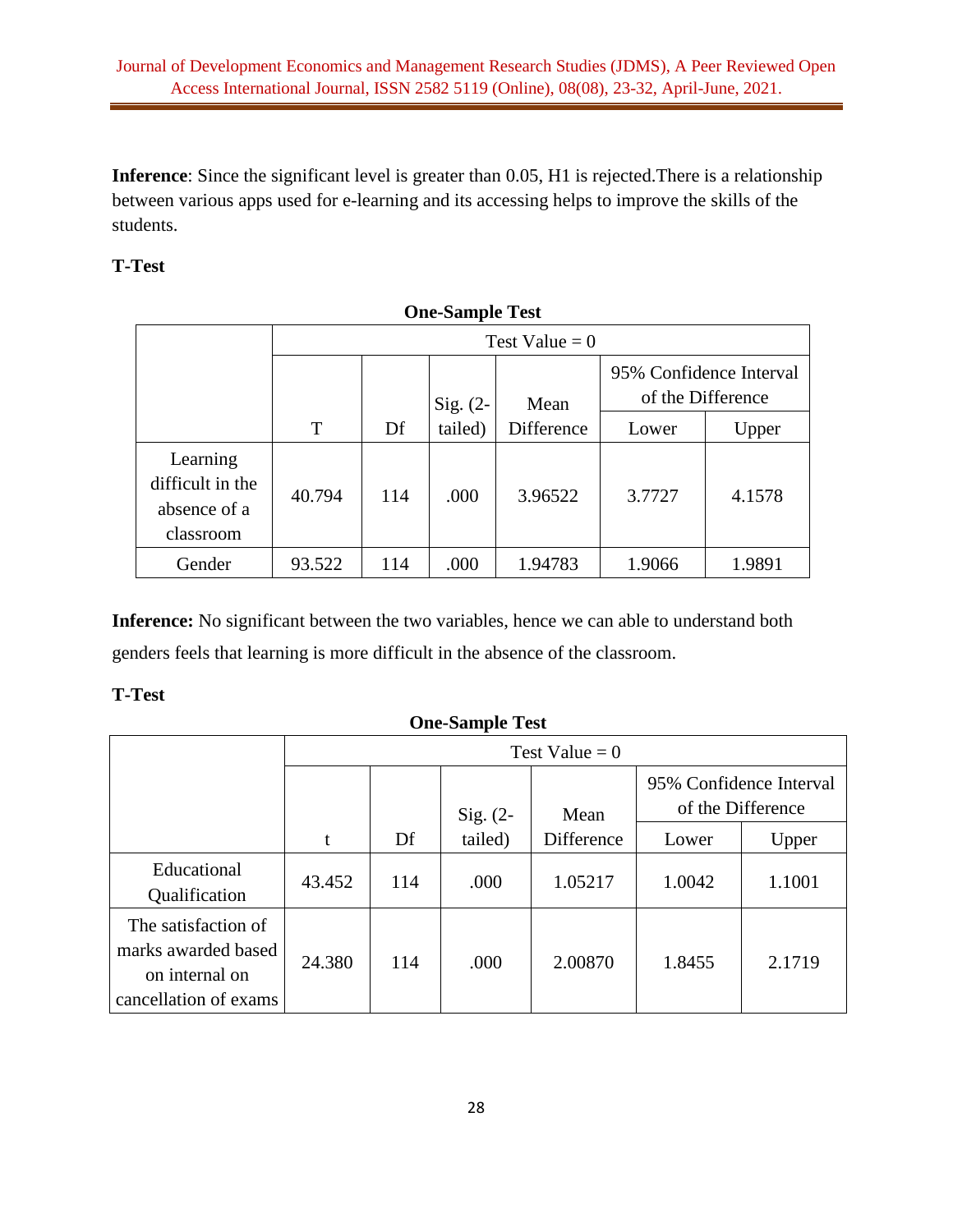**Inference:** No significant difference between the two variables, hence we will able to understand that every student (UG & PG) are satisfied with the marks awarded based on internal marks in this pandemic situation.

# **Factor Analysis KMO and Bartlett's Test**

| Kaiser-Meyer-Olkin Measure of Sampling<br>Adequacy. | .671               |         |
|-----------------------------------------------------|--------------------|---------|
| Bartlett's Test of                                  | Approx. Chi-Square | 240.641 |
| Sphericity                                          | Df                 | 28      |
|                                                     | Sig.               | .OO 1   |

**Inference:** 1) KMO test value is 0.671 which is more than 0.5, can be considered as acceptable, and valid to conduct the data reduction technique.

2) Bartlett's test of the sphericity significance level is <0.001 which shows that there is a good level of correlation between the variables.

# **Rotated Component Matrix**

| <b>Factor Name</b>                | <b>Item Description</b>                     | $%$ of<br><b>Rotated</b> |                 | <b>Eigen Value</b> |  |
|-----------------------------------|---------------------------------------------|--------------------------|-----------------|--------------------|--|
|                                   |                                             | Loading                  | <b>Variance</b> |                    |  |
| <b>Measure to cope</b><br>up with | Proper Guidance from the<br><b>Teachers</b> | .924                     | 32.111          | 2.569              |  |
| academics                         | Make Interesting Lectures                   | .912                     |                 |                    |  |
| <b>Main</b><br>Difficulties in    | Poor Network connection                     | .409                     |                 |                    |  |
| the Online                        | Poor Communication                          | .832                     | 23.921          | 1.914              |  |
| Learning                          | Not able to understand the<br>subject       | .811                     |                 |                    |  |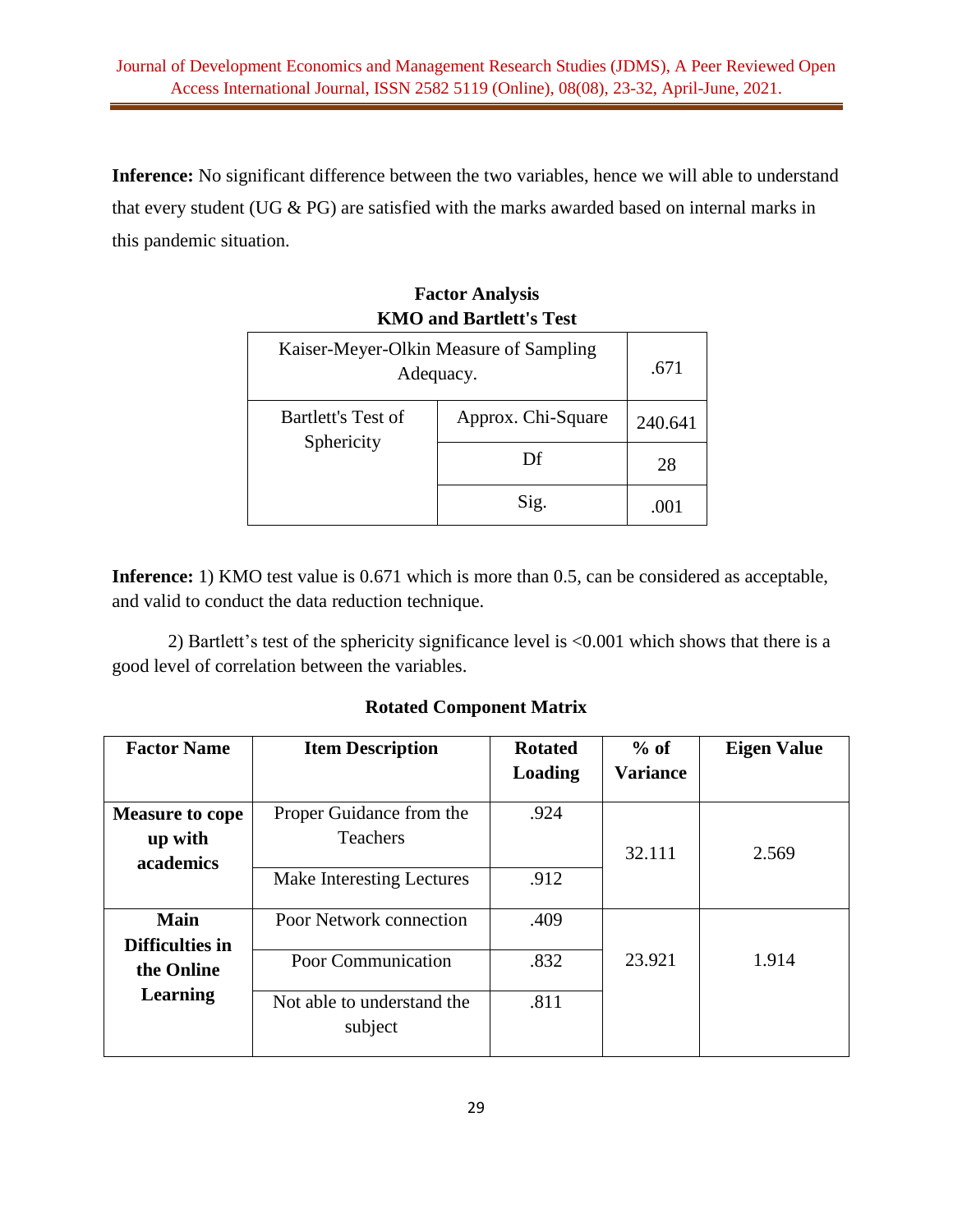| <b>Accessibility to</b>                                | Non-Availability of device   | .897 | 12.457 | .997 |
|--------------------------------------------------------|------------------------------|------|--------|------|
| the Online Class                                       | to access                    |      |        |      |
| <b>Other</b><br>difficulties of<br><b>Online Class</b> | Unable to clarify the doubts | .938 | 9.906  | .793 |
| <b>Interest in</b><br><b>Learning</b>                  | Using Gamified apps          | .980 | 7.033  | .563 |

**Inference:** The Eigenvalue of factor 1 is 2.569 i.e., nearly 32.111% of the variance. All those variables are related to measure taken to cope with the academics for the students in the pandemic situation. Factor 1 has a very high significant loading on the variables, proper guidance of the teachers (0.924) and Make Interesting lectures (.912).

# **Major Findings of the Study**

- $\checkmark$  The majority of the respondents felt that learning is more difficult in the absence of classroom teaching.
- $\checkmark$  Most of the respondents prefer E-learning plays a dominant role to continue their learning even in this pandemic situation.
- $\checkmark$  On a whole of 40% of the samples, collected education institutions are equipped with necessary facilities to provide the learning to the students even in pandemic situations.
- $\checkmark$  From the research, we are able to understand that accessing various applications of Elearning helps the students to improve their skills.
- $\checkmark$  Most of the respondents are satisfied with the marks awarded through internal assessment for the semester examination.
- $\checkmark$  From our study, we can able to understand that students to continue their studies after this gap, various measures taken to cope with academics are by providing proper guidance by the teachers and making interesting lectures in online classes.

# **Limitations of the Study**

Primary data is collected only from the selected population. To collect the data, the convenient sampling technique is used so it will not apply to the whole population.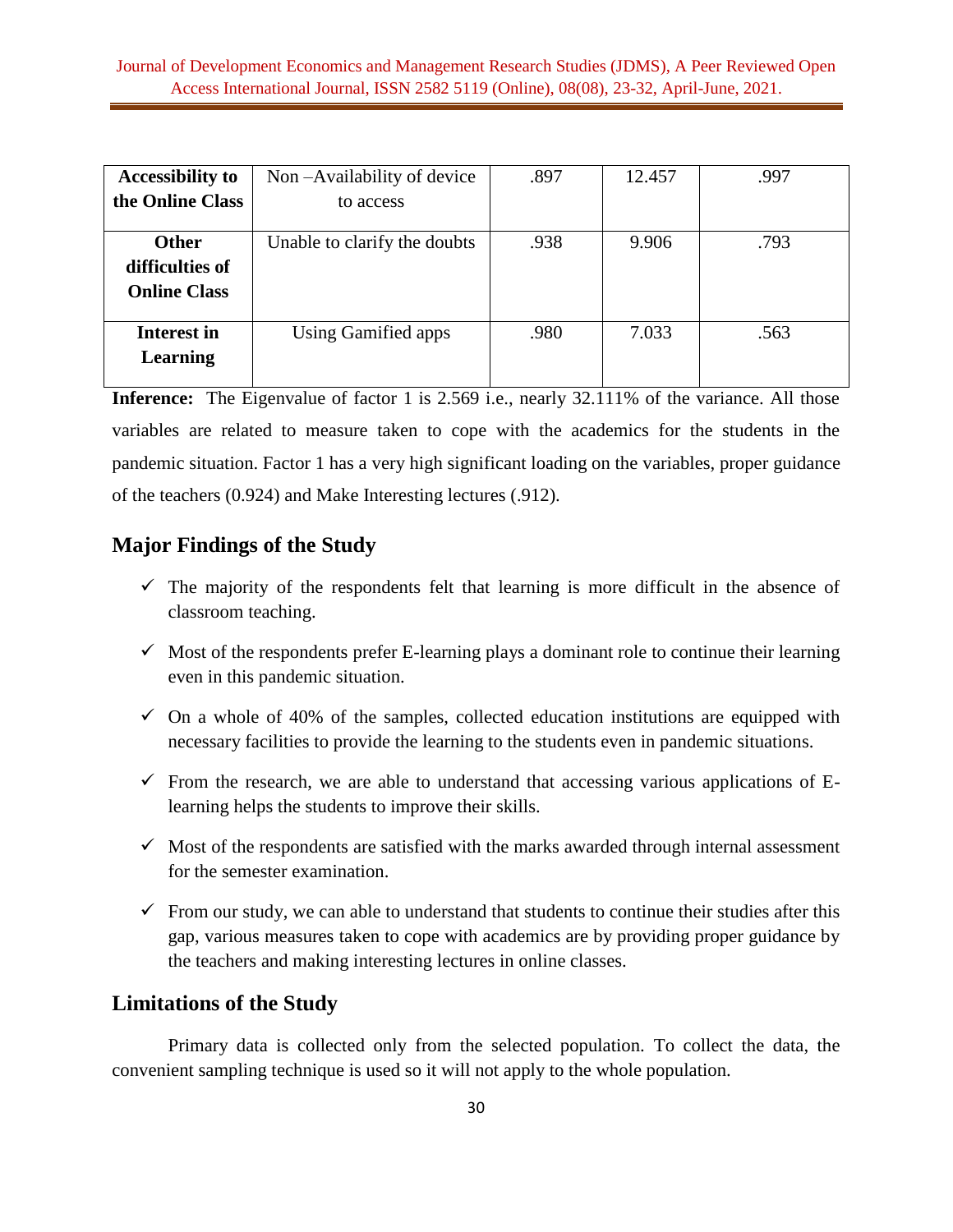# **Conclusion**

In general, due to this pandemic, all the Educational Institutions are closed for the indefinite period. Nearly 32 Crores of Students are affected in India due to this COVID-19. Most of the students are facing difficulties in learning due to the absence of classroom teaching. Elearning is the only way to continue their learning even in this pandemic situation.

All the UG/PG students are satisfied with the marks provided through the internal assessment for the cancellation of the semester examination. A proper measure for the students to continue their learning in this situation is to provide guidance to the teachers and make interesting lectures which will encourage the students to cope up with the studies.

The major difficulties faced in online learning is a poor network connection, due to this technical glitch students are not able to understand the subjects. No proper communication is another difficulty for the students. So, teachers should communicate in a proper way which helps the student to understand the subjects. By utilizing various gamified apps available in the Elearning which will make interesting in the topics covered by the teachers.

# **References:**

- 1. Agarwal, P. (2006), "Higher education in India: The need for change", New Delhi, Indian Council for Research on International Economic Relations.
- 2. Edgar John Sintema., April 2020, Effect of COVID-19 on the performance of Grade 12 students: Implications for STEM Education.
- 3. en.wikipedia.org/wiki/Impact\_of\_the\_2019–20.
- 4. Future of Jobs and its implications on Indian higher education, (2016), FICCI & EY [http://www.ficci.in/spdocument/20787/FICCI-Indian-HigherEducation.pdf](http://www.ficci.in/sp%20document/20787/FICCI-Indian-HigherEducation.pdf)
- 5. Indian Higher Education Sector Opportunities aplenty, growth unlimited, 2012, Deloitte, https://www2.deloitte.com/content/ dam/Deloitte/in/, Documents/IMO/in-imo-indianhigher\_education \_sector-noexp.pdf
- 6. India's Education Policy, Submission to Ministry of Human Resource Development, (2018), UK India Business Council, [https://www.ukibc.com/wpcontent/uploads/2018](https://www.ukibc.com/wpcontent/uploads/2018%20/03/2018-06-14-IndiaEducation-Policy-Web-version.pdf)  [/03/2018-06-14-IndiaEducation-Policy-Web-version.pdf](https://www.ukibc.com/wpcontent/uploads/2018%20/03/2018-06-14-IndiaEducation-Policy-Web-version.pdf)
- 7. Mukta Goyal, Divakar Yadav, Alka Choubey, (2012), "E-learning: Current State of Art and Future Prospects", IJCSI International Journal of Computer Science Issues, Vol. 9, Issue 3, No 2, May 2012 ISSN (Online): 1694-0814